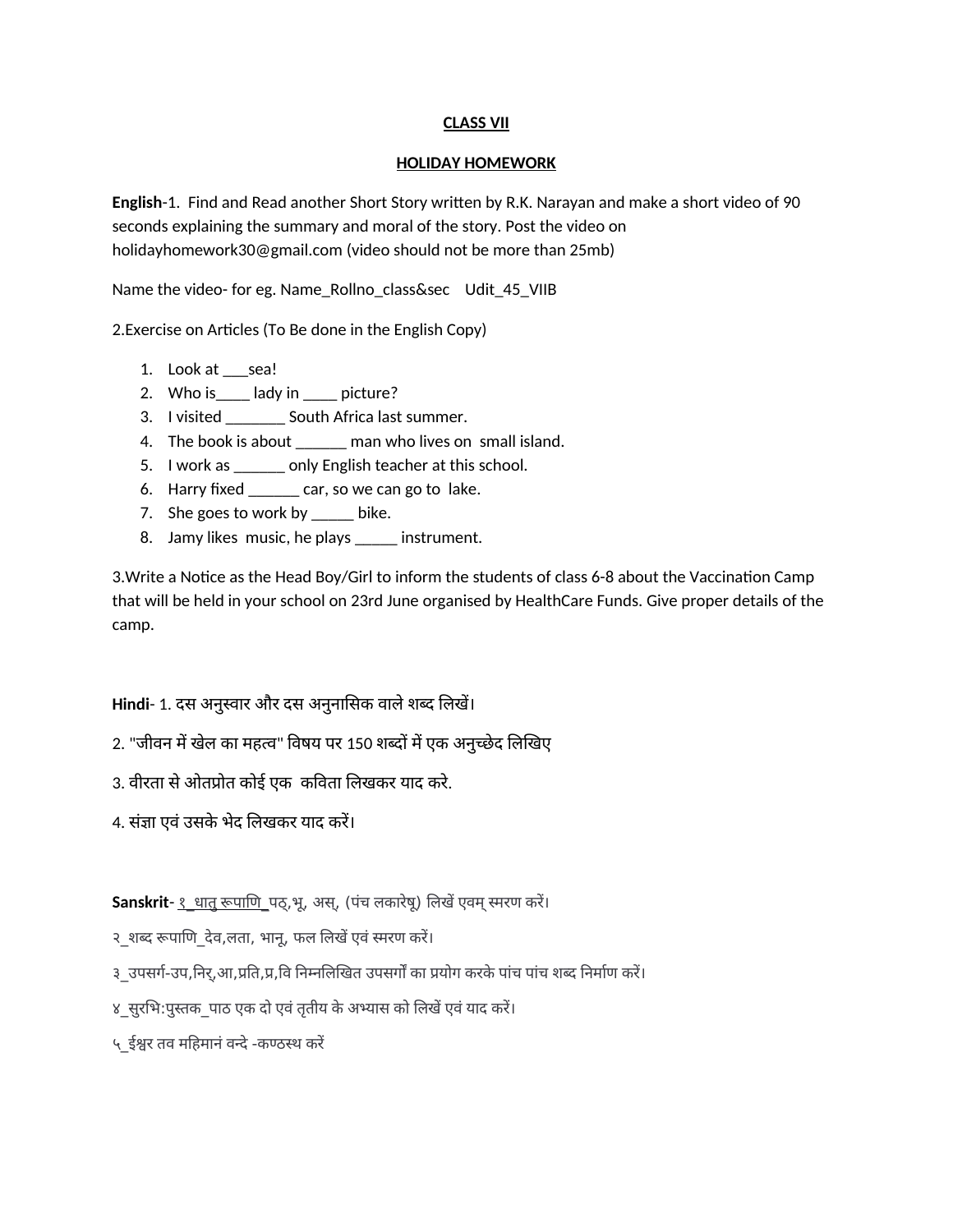**Maths-i.** Prepare a chart with different types of rational numbers

ii. revise for UT 1

### **Science**

### **Physics**

- 1. Create a weather report writng maximum and minimum temperatures of the day for 10 days in degree celcius and degree Fahrenheit.
- 2. Calculate the average maximum temperature and average minimum temperature for those 10 days.

**Chemistry**-1. List any 5 physical and chemical changes that you see around you.

- 2. Through an activity show rusting required both oxygen and water.
- 3. Write the chemical formula of the following chemical compounds.
- a. Common salt b. Lime water c. Caustic soda d. Sulphuric acid e. Chalk f. Ice g. Rust h. baking soda i. Vinegar j. Sugar

Biology- Name and draw two insectivorous plants.

Mention the special features which help them to trap insects.

#### **Social Science**

## **History/Civics**

1. Collect the pictures of the great monuments of North India. Make a scrapbook with information about their location, special characteristics, modes of traveling to reach there, famous handicrafts etc.

2. Make a project on State Government in a scrapbook with the followings information.

1Name of the State

- 2. Name of Ruling party, it's Symbols
- 3. Name of the Chief Minister
- 4.Name of the Governor
- 5. Literacy rate